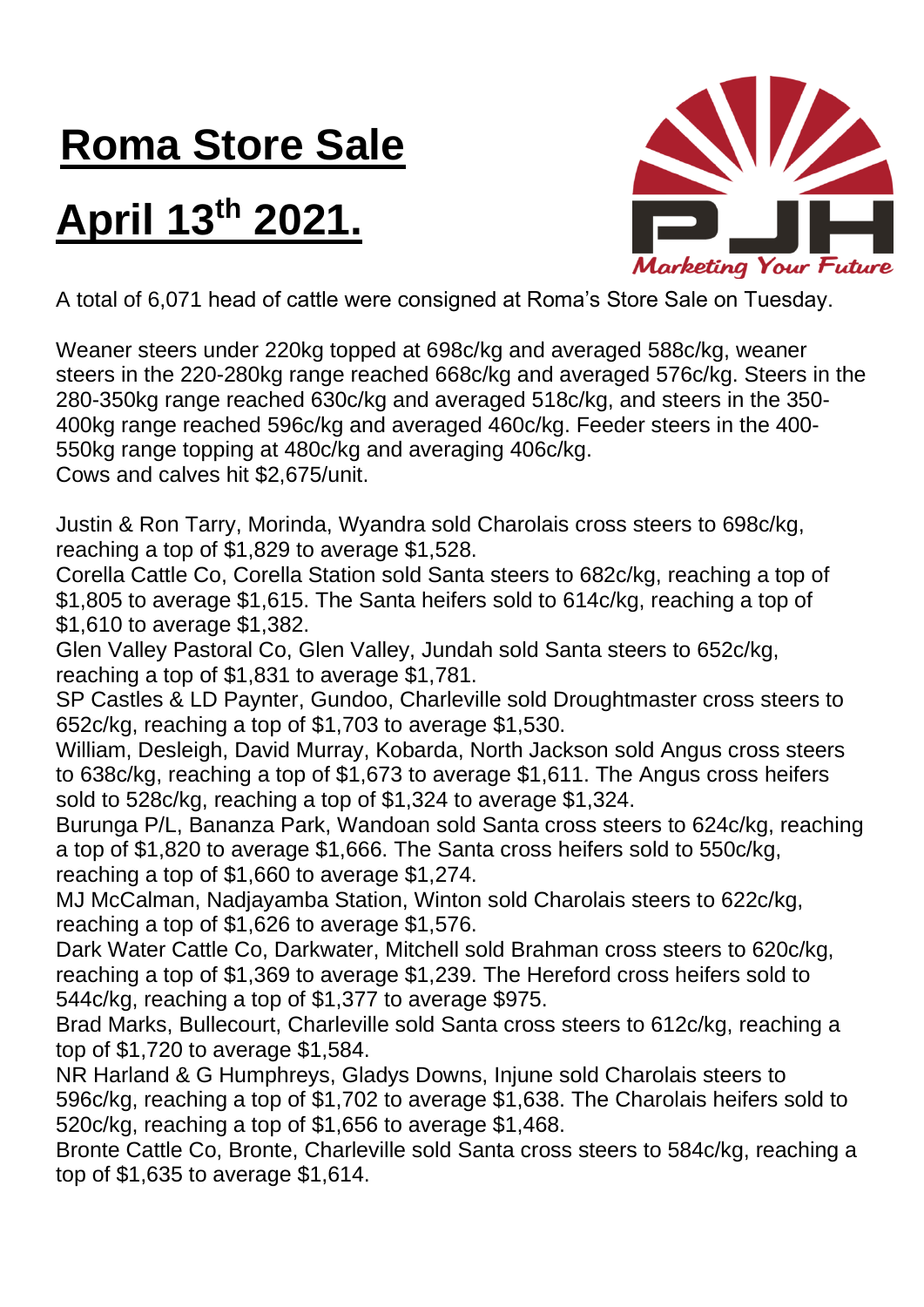JE & CM Jones, Weslor, Injune sold Simmental cross steers to 582c/kg, reaching a top of \$1,764 to average \$1,764.

RW & GE Jackson, Maintop, Injune sold Angus cross steers to 578c/kg, reaching a top of \$1,776 to average \$1,734.

KB & MD Mansfield, Bampi, Roma sold Santa cross steers to 576c/kg, reaching a top of \$1,618 to average \$1,618.

Golden Pastoral Holdings sold Angus steers to 570c/kg, reaching a top of \$1,824 to average \$1,750.

Alawoona Enterprises, Alawoona, Wyandra sold Belmont red steers to 566c/kg, reaching a top of \$1,230 to average \$1,221.

Tony Purcell, Chain Of Holes, Mitchell sold Angus cross steers to 558c/kg, reaching a top of \$1,883 to average \$1,847.

TM & PM Geiger, Springfield, Quilpie sold Braford cross steers to 558c/kg, reaching a top of \$1,649 to average \$1,575. The Braford cross heifers sold to 580c/kg, reaching a top of \$1,534 to average \$1,303.

RA & CA Bain, Mt Eden, Roma sold Angus cross steers to 546c/kg, reaching a top of \$1,925 to average \$1,864. The Angus cross heifers sold to 468c/kg, reaching a top of \$1,524 to average \$1,524.

KJ & JM Pezet-Ardnaree, Ardnaree, Charleville sold Santa cross steers to 544c/kg, reaching a top of \$1,944 to average \$1,886. The Santa heifers sold to 476c/kg, reaching a top of \$1,927 to average \$1,750.

RW & KE Thorne, Holmleigh, Mitchell sold Santa cross steers to 536c/kg, reaching a top of \$1,901 to average \$1,824. The Santa cross heifers sold to 530c/kg, reaching a top of \$1,625 to average \$1,549.

Richard Still, Stockade, Tambo sold Santa cross steers to 528c/kg, reaching a top of \$1,922 to average \$1,914.

BW & SM Webster, Gedesvale, Wandoan sold Chaorlais steers to 505c/kg, reaching a top of \$2,017 to average \$1,688. The Brahman cross heifers sold to 324c/kg, reaching a top of \$1,406 to average \$1,386.

RF & DK Hams, Cooly, St George sold Charolais cross steers to 504c/kg, reaching a top of \$1,860 to average \$1,834.

RR & DL Allwood, Gaemond, Yuleba sold Angus cross steers to 492c/kg, reaching a top of \$1,774 to average \$1,636.

Mayne Pastoral, Coolamon, Dulacca sold Santa cross steers to 484c/kg, reaching a top of \$1,778 to average \$1,763.

WD & JE Purcell, Bridgeman Downs, Roma sold Angus steers to 476c/kg, reaching a top of \$1,884 to average \$1,884.

Moonya Agriculture Pty Ltd, Roma sold Angus cross steers to 464c/kg, reaching a top of \$1,899 to average \$1,809.

Echo Hills Farming Co, Echo Hills, Wallumbilla sold Angus steers to 458c/kg, reaching a top of \$2,063 to average \$1,935.

Frank Martinek, Bimbi, Wallumbilla sold Santa cross steers to 450c/kg, reaching a top of \$2,540 to average \$1,774.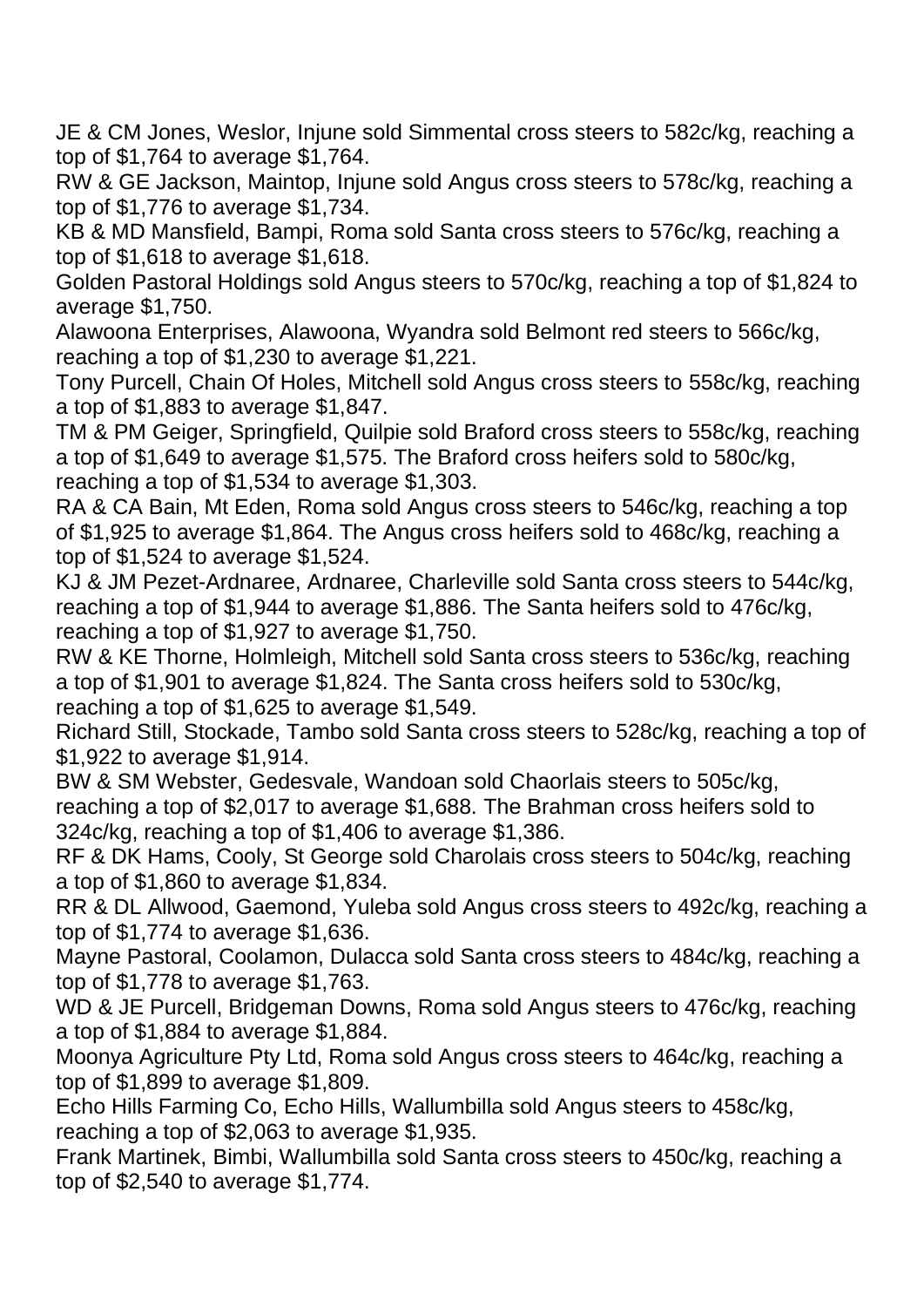PA & HM Beitz, Haroldale, Roma sold Charolais steers to 444c/kg, reaching a top of \$1,954 to average \$1,883.

BLE & CM McFadzen, Nullawurt, Roma sold Brahman cross steers to 414c/kg, reaching a top of \$1,884 to average \$1,780.

LR & SE Laycock, Cedars, Injune sold Charolais cross steers to 396c/kg, reaching a top of \$1,942 to average \$1,934.

Heifers under 220kg topped at 614c/kg and averaged 496c/kg, while heifers in the 220-280kg range topped at 564c/kg and averaged 473c/kg. Heifers in the 280- 350kg range topped at 530c/kg, averaging 444c/kg. Heifers in the 350-450kg range topped at 476c/kg, averaging 396c/kg.

CP & SA Webster, Somerset, Wandoan sold Santa cross heifers to 612c/kg, reaching a top of \$1,522 to average \$1,401.

GJ & CA Roberts, Ridgelands, Injune sold Charolais cross heifers to 476c/kg, reaching a top of \$1,772 to average \$1,674.

GE & LF Thornton, Westlyn, Morven sold Brahman cross heifers to 430c/kg, reaching a top of \$1,579 to average \$1,237.

Cows in the 300-400kg range reached 307c/kg and averaged 271c/kg, while cows in the 400kg-500kg range reached 320c/kg and averaged 279c/kg. Cows over 500kg topped at 314c/kg, averaging 289c/kg.

Cunningham Cattle Co, Kulki, Bollon sold Brahman cross cows to 300c/kg, reaching a top of \$1,305 to average \$1,189.

Astaline P/L, Caranya, Windorah sold Santa cows and calves to \$2,520 to average \$2,340.

## *NEXT STORE SALE IS 20 th APRIL PJH SELL 8 th POSITION*